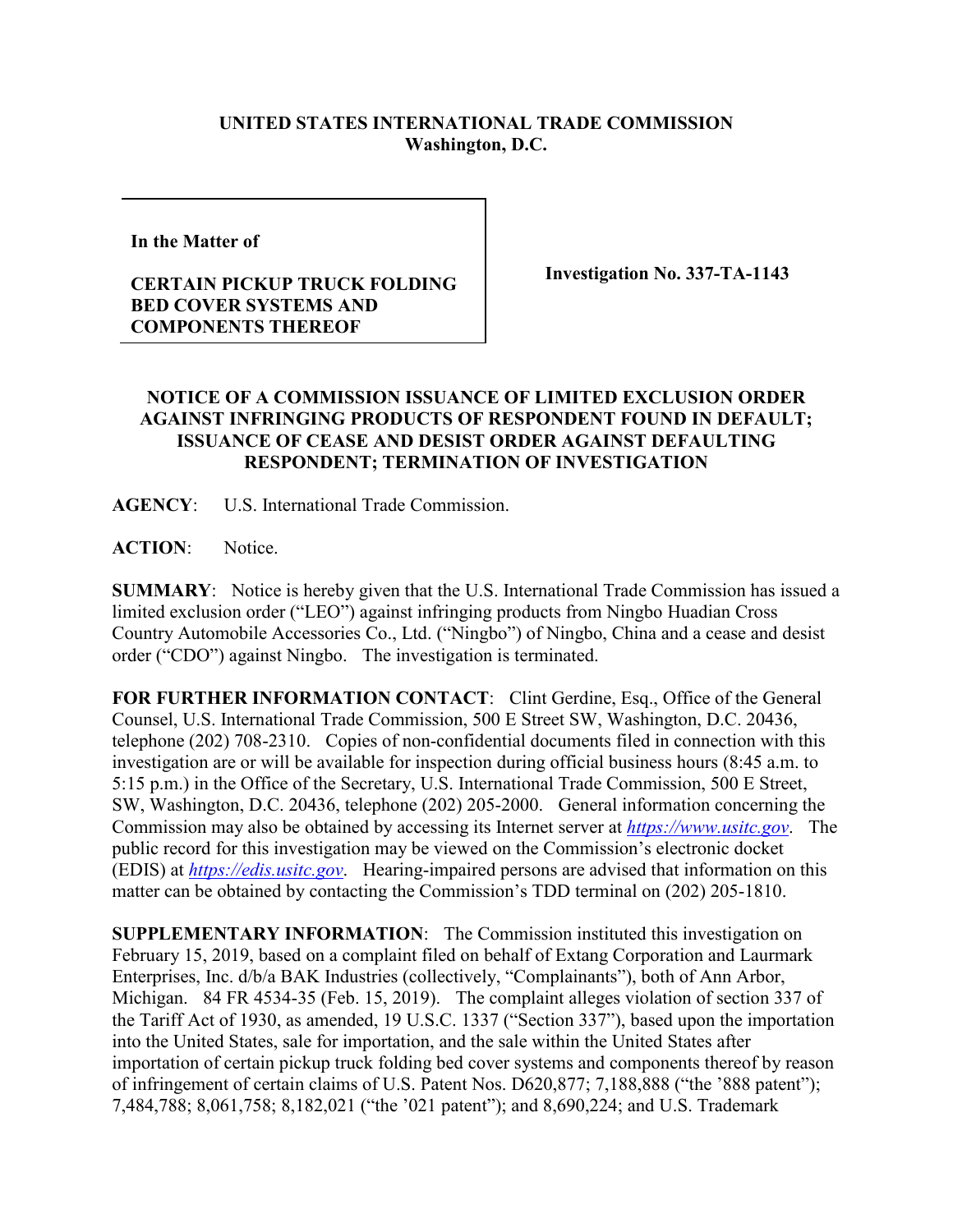Registration Nos. 5,104,393 ("the '393 trademark") and 3,904,016 ("the '016 trademark"). The Commission's notice of investigation names eleven respondents: Ningbo; DT Trading Inc. of Alhambra, California; JL Concepts Inc. and Stehlen Automotive, both of Walnut, California; Wenzhou Kouvi Hardware Products Co., Ltd. of Zhejiang Province, China; SyneticUSA of Pico Rivera, California; Topline Autoparts, Inc. and Velocity Concepts Inc., both of Hacienda Heights, California; Apex Auto Parts Mfg. Inc. and Syppo Marketing, Inc., both of City of Industry, California; and Sunwood Industries Co., Ltd. ("Sunwood") of Jiangsu, China. The Office of Unfair Import Investigations ("OUII") is also a party to the investigation. The Commission previously found Ningbo in default. Order No. 23 (May 3, 2019), *unreviewed by* Comm'n Notice (May 29, 2019). Apart from Ningbo, all of the respondents were terminated from the investigation via consent orders. *See* Order Nos. 13-19 (Apr. 12, 2019), *unreviewed by* Comm'n Notice (May 8, 2019); Order Nos. 20-21 (Apr. 26, 2019), *unreviewed by* Comm'n Notice (May 15, 2019); Order No. 27 (July 3, 2019), *unreviewed by* Comm'n Notice (July 29, 2019).

On March 12, 2019, Complainants filed a motion, pursuant to Commission Rule 210.16 (19 CFR 210.16), requesting: (1) an order directing, *inter alia*, Ningbo to show cause why it should not be found in default for failure to respond to the complaint and notice of investigation as required by Commission Rule 210.13 (19 CFR 210.13); and (2) the issuance of an initial determination ("ID") finding, *inter alia*, Ningbo in default upon its failure to show cause. On March 19, 2019, the presiding administrative law judge ("ALJ") issued Order No. 9 which required, *inter alia*, Ningbo to show cause no later than April 1, 2019, as to why it should not be held in default and have judgment rendered against it pursuant to Commission Rule 210.16 (19 CFR 210.16). No response was received from Ningbo to the motion or show cause order.

The ALJ issued an ID (Order No. 23) on May 3, 2019, finding Ningbo in default, pursuant to Commission Rule 210.16 (19 CFR 210.16), because it did not respond to the complaint, notice of investigation, and Order No. 9. Subsequently, the ALJ issued Order No. 27, which entered a consent order with respect to Sunwood. Order No. 27 also terminated the investigation before the ALJ because Sunwood was the last participating respondent. The Commission determined not to review Order No. 27 and requested written submissions on the issues of remedy, the public interest, and bonding. 84 *Fed. Reg.* 37673-74 (August 1, 2019).

Complainants and OUII submitted briefing responsive to the Commission's request on August 12, 2019, and OUII submitted a reply brief on August 19, 2019. Complainants and OUII both argued that the Commission should issue an LEO directed to Ningbo's infringing products and a CDO directed to Ningbo.

Having reviewed the record in the investigation, including the written submissions of the parties, the Commission has made its determination on the issues of remedy, the public interest, and bonding. The Commission has determined to issue relief directed solely to the defaulting respondent, Ningbo, pursuant to Section  $337(g)(1)$ , 19 U.S.C.  $1337(g)(1)$ . The Commission finds that the statutory requirements of Section  $337(g)(1)(A)$ -(E) (19 U.S.C. 1337(g)(1)(A)-(E)) are met with respect to the defaulting respondent. Pursuant to Section  $337(g)(1)$  and